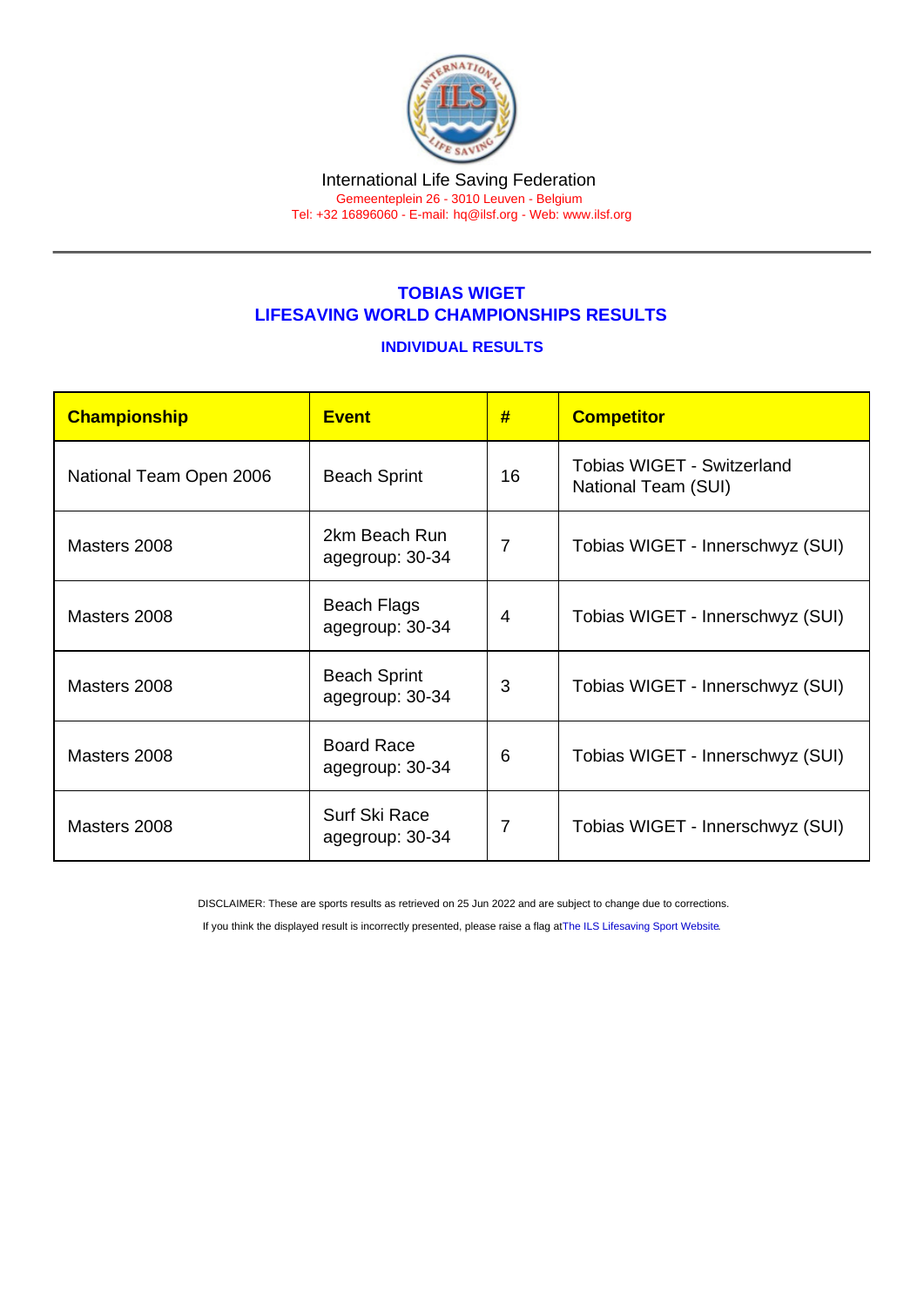# TOBIAS WIGET LIFESAVING WORLD CHAMPIONSHIPS RESULTS

### TEAM RESULTS

| Championship               | <b>Event</b>                      | #              | <b>Competitors</b>                                                                                                    |
|----------------------------|-----------------------------------|----------------|-----------------------------------------------------------------------------------------------------------------------|
| Masters 2008               | <b>Board Rescue Race</b><br>30-34 | $\overline{4}$ | Innerschwyz (SUI)<br>Pascal REICHMUTH, Tobias<br><b>WIGET</b>                                                         |
| National Team Open<br>2006 | 4x25m Manikin Relay               | 5              | <b>Switzerland National Team</b><br>(SUI)<br>Oliver GREBER, Thomas<br>OESCH, Pascal REICHMUTH,<br><b>Tobias WIGET</b> |
| National Team Open<br>2004 | 4x25m Manikin Relay               | $\overline{7}$ | <b>Switzerland National Team</b><br>(SUI)<br>Oliver GREBER, Thomas<br>OESCH, Pascal STOCKLI,<br><b>Tobias WIGET</b>   |
| National Team Open<br>2004 | <b>SERC</b>                       | $\overline{7}$ | <b>Switzerland National Team</b><br>(SUI)<br>Katrin EIDAM, Pascal<br>REICHMUTH, Pascal<br>STOCKLI, Tobias WIGET       |
| National Team Open<br>2006 | <b>Beach Relay</b>                | 9              | <b>Switzerland National Team</b><br>(SUI)<br>Oliver GREBER, Philip<br>HEDIGER, Thomas OESCH,<br><b>Tobias WIGET</b>   |
| National Team Open<br>2004 | <b>Beach Relay</b>                | 12             | <b>Switzerland National Team</b><br>(SUI)<br>Thomas OESCH, Pascal<br>REICHMUTH, Pascal<br>STOCKLI, Tobias WIGET       |